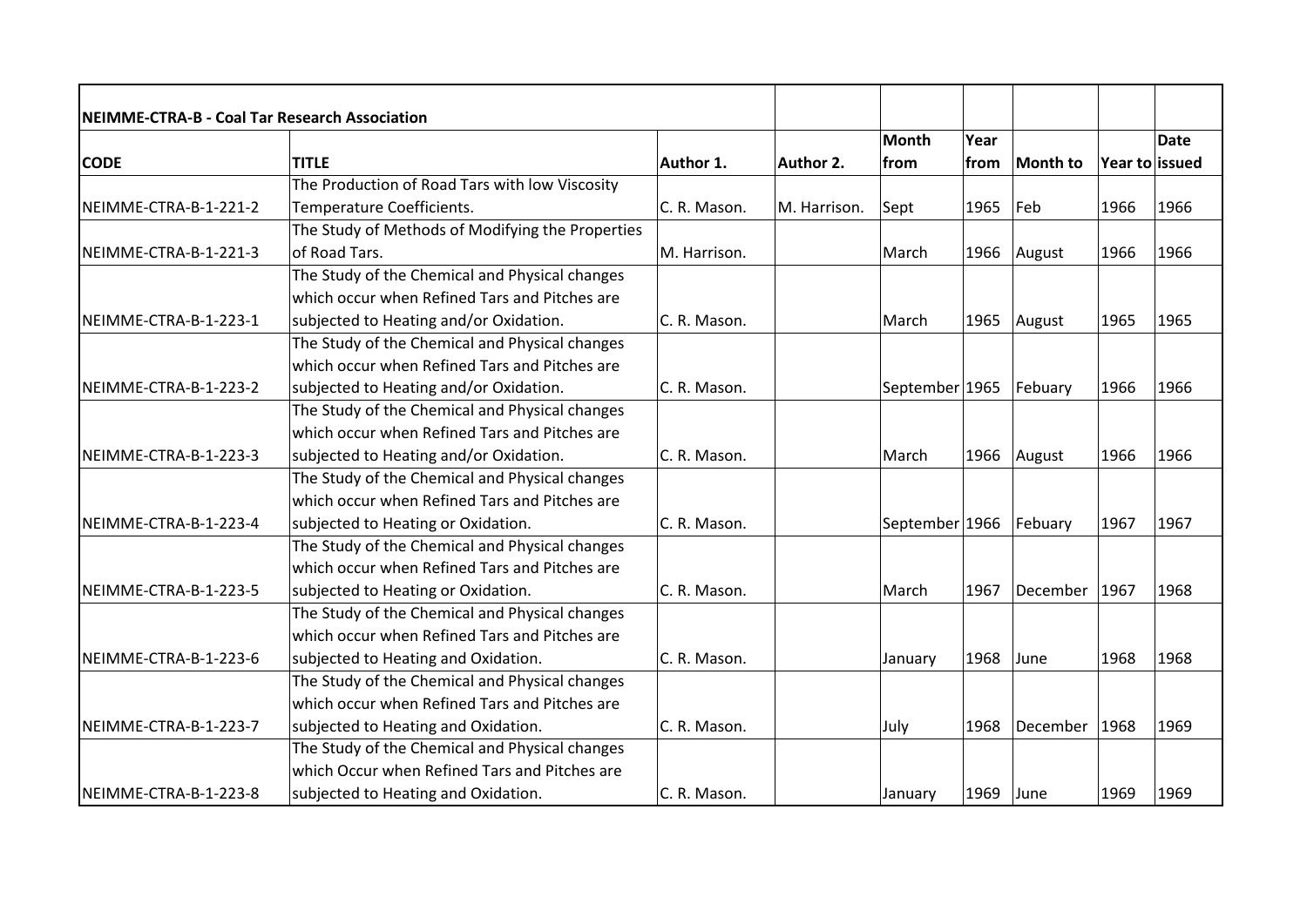|                       | The Study of Continuous Methods for the         |                  |                |               |      |                         |      |      |
|-----------------------|-------------------------------------------------|------------------|----------------|---------------|------|-------------------------|------|------|
| NEIMME-CTRA-B-1-404-1 | Production of Pitch Coke.                       | D. K. H. Briggs. |                | April         |      | 1962   September   1962 |      | 1962 |
|                       | The Study of Continuous Methods for the         |                  |                |               |      |                         |      |      |
| NEIMME-CTRA-B-1-404-2 | Production of Pitch Coke.                       | D. K. H. Briggs. |                | October       | 1962 | September   1963        |      | 1963 |
|                       | The Study of Continuous Methods for the         |                  |                |               |      |                         |      |      |
| NEIMME-CTRA-B-1-404-3 | Production of Pitch Coke.                       | D. K. H. Briggs. |                | October       | 1963 | March                   | 1964 | 1964 |
|                       |                                                 |                  | W. D. Betts    |               |      |                         |      |      |
|                       | The Thermal Cracking of Tar Oils in the 200-    |                  | and W.         |               |      |                         |      |      |
| NEIMME-CTRA-B-2-105-1 | 270Cdegrees Boiling Range.                      | J. W. Freeman.   | Waddington.    | October       | 1959 | April                   | 1960 | 1960 |
|                       |                                                 |                  | W. D. Betts.   |               |      |                         |      |      |
|                       |                                                 |                  | (Section 2).   |               |      |                         |      |      |
|                       |                                                 |                  | W.             |               |      |                         |      |      |
|                       |                                                 |                  | Waddington.    |               |      |                         |      |      |
|                       | The Thermal Cracking of Tar Oils in the 200-    | J. W. Freeman.   | and J. Smith.  |               |      |                         |      |      |
| NEIMME-CTRA-B-2-105-2 | 270Cdegrees Boiling Range.                      | (Section 1).     | (Section 3).   | April         | 1960 | October                 | 1960 | 1961 |
|                       |                                                 |                  | W.             |               |      |                         |      |      |
|                       | The Thermal Cracking of Tar Oils in the 200-    | J. W. Freeman.   | Waddington.    |               |      |                         |      |      |
| NEIMME-CTRA-B-2-105-3 | 270Cdegrees Boiling Range.                      | W. D. Betts.     | and J. Smith.  |               |      |                         |      | 1961 |
| NEIMME-CTRA-B-2-109-1 | The Liquid Phase Oxidation of Tar Oils.         | W. D. Betts.     |                | October       | 1959 | April                   | 1960 | 1960 |
| NEIMME-CTRA-B-2-109-2 | The Liquid Phase Oxidation of Tar Oils.         | W. D. Betts.     |                | April         | 1960 | October                 | 1960 | 1961 |
|                       |                                                 | W.               |                |               |      |                         |      |      |
| NEIMME-CTRA-B-2-110-1 | The Oxidative Cracking of Tar Oils.             | Waddington.      |                | October       | 1959 | April                   | 1960 | 1960 |
|                       |                                                 | W.               |                |               |      |                         |      |      |
|                       | The Separation of Low Gravity Creosote into its | Waddington.      | J. Smith.      |               |      |                         |      |      |
| NEIMME-CTRA-B-2-111-1 | Constituent Groups.                             | (Section 1).     | (Section 2).   | May           | 1961 | October                 | 1961 | 1962 |
|                       | The Separation of Low Gravity Creosote into its | Section 1 - J.   | Section 2 - W. |               |      |                         |      |      |
| NEIMME-CTRA-B-2-111-2 | <b>Constituent Chemical Groups.</b>             | Smith.           | Waddington.    | November 1961 |      | April                   | 1962 | 1962 |
|                       | The Separation of Low Gravity Creosote into its | W. Waddington    |                |               |      |                         |      |      |
| NEIMME-CTRA-B-2-111-3 | <b>Constituent Chemical Groups.</b>             | and J. Smith.    |                | May           | 1962 | October                 | 1962 | 1963 |
|                       |                                                 | J. W. Freeman.   |                |               |      |                         |      |      |
|                       | The Thermal and Catalytic Cracking of Creosote  | (Section 1 and   | W. D. Betts.   |               |      |                         |      |      |
| NEIMME-CTRA-B-2-112-1 | Aromatics.                                      | $ 3$ ).          | (Section 2).   | May           |      | 1961 October            | 1961 | 1962 |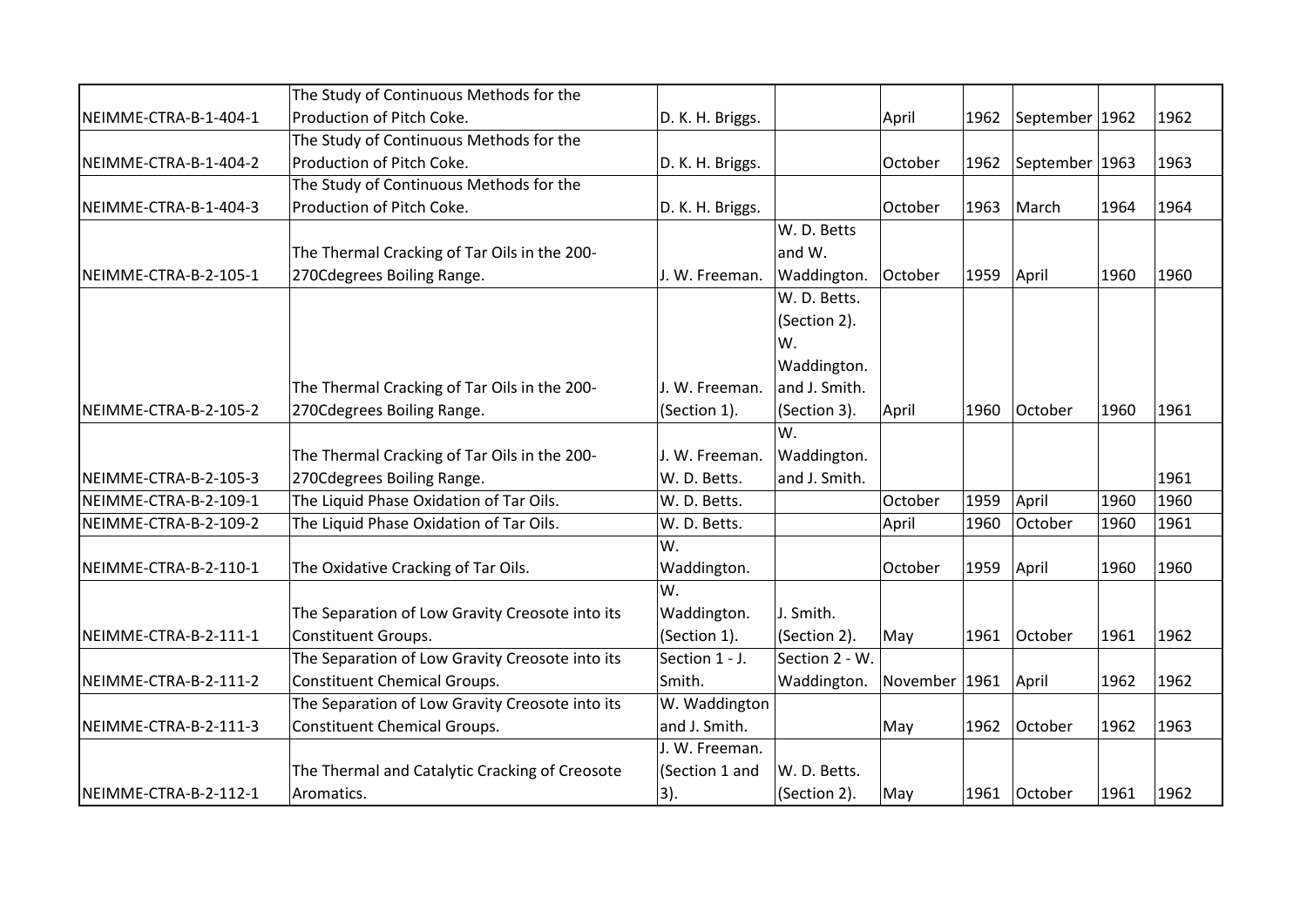|                        |                                                                                 |                     | Section B - W.  |                         |      |          |      |      |
|------------------------|---------------------------------------------------------------------------------|---------------------|-----------------|-------------------------|------|----------|------|------|
|                        |                                                                                 | Section A - W.      | D. Betts.       |                         |      |          |      |      |
|                        | The Thermal and Catalytic Cracking of Creosote and D. Betts and J.              |                     | Section C - J.  |                         |      |          |      |      |
| NEIMME-CTRA-B-2-112-2c | its Fractions.                                                                  | W. Freeman.         | W. Freeman.     | November 1961           |      | April    | 1962 | 1962 |
|                        | The Thermal and Catalytic Cracking of Creosote and                              |                     |                 |                         |      |          |      |      |
| NEIMME-CTRA-B-2-112-20 | its Fractions. (Dealkylation of H.B.T.A.).                                      | M. H. Milnes.       |                 | November 1961           |      | April    | 1962 | 1962 |
|                        |                                                                                 |                     | Section II. J.  |                         |      |          |      |      |
|                        |                                                                                 | Section I. W. D.    | W. Freeman.     |                         |      |          |      |      |
|                        | The Thermal and Catalytic Cracking of Creosote and Betts and J. W.              |                     | Section III. J. |                         |      |          |      |      |
| NEIMME-CTRA-B-2-112-3c | its Fractions.                                                                  | Freeman.            | W. Freeman.     | May                     | 1962 | October  | 1962 | 1963 |
|                        | The Thermal and Catalytic Cracking of Creosote and                              |                     |                 |                         |      |          |      |      |
| NEIMME-CTRA-B-2-112-30 | its Fractions. (Dealkylation of H.B.T.A.).                                      | M. H. Milnes.       |                 | May                     | 1962 | October  | 1962 | 1962 |
|                        |                                                                                 |                     | Section V. W.   |                         |      |          |      |      |
|                        |                                                                                 |                     | D. Betts.       |                         |      |          |      |      |
|                        |                                                                                 | Section I. II. III. | Section VI. J.  |                         |      |          |      |      |
|                        |                                                                                 | W. D. Betts.        | W. Freeman.     |                         |      |          |      |      |
|                        | The Thermal and Catalytic Cracking of Creosote and Section IV. J. W. VII. J. W. |                     |                 |                         |      |          |      |      |
| NEIMME-CTRA-B-2-112-4c | its Fractions.                                                                  | Freeman.            | Freeman.        | November 1962           |      | April    | 1963 | 1963 |
|                        | The Thermal and Catalytic Cracking of Creosote and W. D. Betts and              |                     |                 |                         |      |          |      |      |
| NEIMME-CTRA-B-2-112-5c | its Fractions.                                                                  | J. W. Freeman.      |                 | May                     | 1963 | October  | 1963 | 1964 |
|                        | The Thermal and Catalytic Cracking of Creosote and                              |                     |                 |                         |      |          |      |      |
|                        | its Fractions. (A) The Thermal Cracking of Creosotes                            |                     |                 |                         |      |          |      |      |
|                        | and Naphthas. (B) The Ultilization of Solvent                                   |                     |                 |                         |      |          |      |      |
| NEIMME-CTRA-B-2-112-6c | Naphthas.                                                                       | W. D. Betts.        |                 | November 1963           |      | April    | 1964 | 1964 |
|                        | The Thermal and Catalytic Cracking of Creosote and                              |                     |                 |                         |      |          |      |      |
| NEIMME-CTRA-B-2-112-7c | its Fractions.                                                                  | W. D. Betts.        |                 | June                    | 1964 | November | 1964 | 1965 |
|                        | The Thermal and Catalytic Cracking of Creosote and                              |                     |                 |                         |      |          |      |      |
| NEIMME-CTRA-B-2-112-8c | its Fractions.                                                                  | W. D. Betts.        |                 | December 1964           |      | May      | 1965 | 1965 |
|                        | The Study of the Kinetics of Cracking of Pure                                   |                     |                 |                         |      |          |      |      |
| NEIMME-CTRA-B-2-113-1  | Polycyclic Aromatic Hydrocarbons.                                               | J. W. Freeman.      |                 | May                     | 1961 | October  | 1961 | 1962 |
|                        | The Study of the Kinetics of Cracking of Pure                                   |                     |                 |                         |      |          |      |      |
| NEIMME-CTRA-B-2-113-2  | Polycyclic Aromatic Hydrocarbons.                                               | J. W. Freeman.      |                 | November   1961   April |      |          | 1962 | 1962 |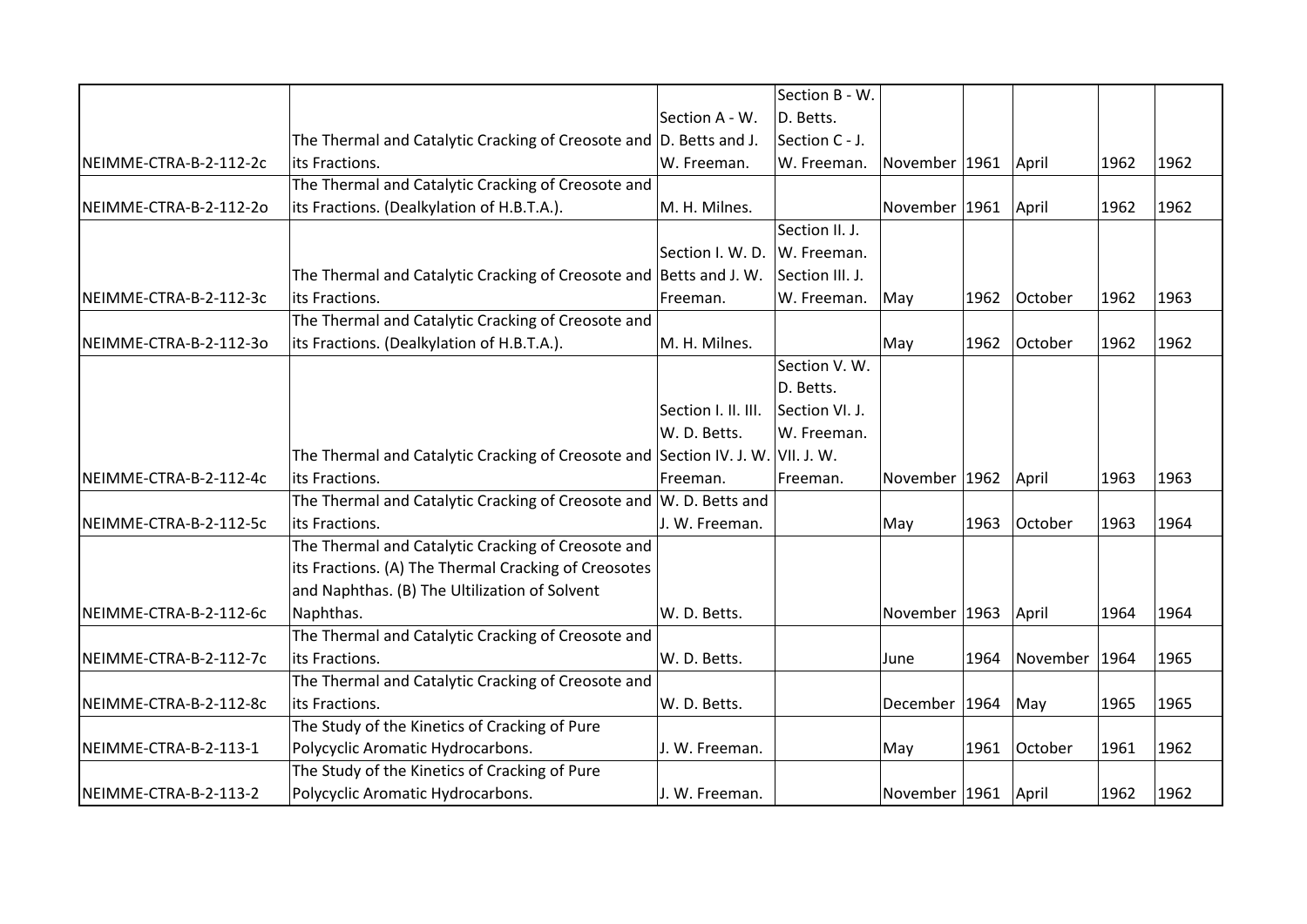|                       | The Study of the Kinetics of Cracking of Pure    |                   |                       |      |               |      |      |
|-----------------------|--------------------------------------------------|-------------------|-----------------------|------|---------------|------|------|
|                       | Polycyclic Aromatic Hydrocarbons and Alkyl       |                   |                       |      |               |      |      |
| NEIMME-CTRA-B-2-113-3 | Phenols.                                         | J. W. Freeman.    | November 1962   April |      |               | 1963 | 1963 |
|                       | The Study of the Kinetics of Cracking of Pure    |                   |                       |      |               |      |      |
|                       | Polycyclic Aromatic Hydrocarbons and Alkyl       |                   |                       |      |               |      |      |
| NEIMME-CTRA-B-2-113-4 | Phenols.                                         | J. W. Freeman.    | May                   | 1963 | October       | 1963 | 1964 |
|                       | The Study of the Kinetics of Cracking of Pure    |                   |                       |      |               |      |      |
|                       | Polycyclic Aromatic Hydrocarbons and Alkyl       |                   |                       |      |               |      |      |
| NEIMME-CTRA-B-2-113-5 | Phenols.                                         | J. W. Freeman.    | November 1963         |      | April         | 1964 | 1964 |
|                       | The Study of the Kinetics of Cracking of Pure    |                   |                       |      |               |      |      |
|                       | Polycyclic Aromatic Hydrocarbons and Alkyl       |                   |                       |      |               |      |      |
| NEIMME-CTRA-B-2-113-6 | Phenols.                                         | J. W. Freeman.    | June                  | 1964 | November 1964 |      | 1965 |
|                       | Speculative Oxidation Studies on Aromatic        | W. D. Betts and   |                       |      |               |      |      |
| NEIMME-CTRA-B-2-117-1 | Hydrocarbons.                                    | J. W. Freeman.    | November 1963         |      | April         | 1964 | 1964 |
|                       | Speculative Oxidation Studies on Aromatic        |                   |                       |      |               |      |      |
| NEIMME-CTRA-B-2-117-2 | Hydrocarbons.                                    | J. W. Freeman.    | May                   | 1964 | October       | 1965 | 1966 |
| NEIMME-CTRA-B-2-117-3 | Speculative Studies on Aromatic Hydrocarbons.    | J. W. Freeman.    | November              | 1965 | April         | 1966 | 1966 |
|                       |                                                  | W. D. Betts. P.   |                       |      |               |      |      |
|                       |                                                  | G. Copeland. J.   |                       |      |               |      |      |
|                       |                                                  | A. Sharp and R.   |                       |      |               |      |      |
| NEIMME-CTRA-B-2-117-4 | Speculative Studies on Aromatic Hydrocarbons.    | E. Dean.          | May                   | 1966 | October       | 1966 | 1967 |
|                       | The Production of Refined and Modified Creosote  |                   |                       |      |               |      |      |
| NEIMME-CTRA-B-2-123-1 | for Timber Preservation.                         | W. D. Betts.      | December              | 1966 | May           | 1967 | 1967 |
|                       | The Production of Refined and Modified Creosotes |                   |                       |      |               |      |      |
| NEIMME-CTRA-B-2-123-2 | for Timber Preservation.                         | W. D. Betts.      | June                  | 1967 | December      | 1967 | 1968 |
|                       | The Production of Refined and Modified Creosotes |                   |                       |      |               |      |      |
| NEIMME-CTRA-B-2-123-3 | for Timber Preservation.                         | W. D. Betts.      | January               | 1968 | June          | 1968 | 1968 |
|                       | The Separation of Pure Components from Coke      | R. E. Dean. P. G. |                       |      |               |      |      |
| NEIMME-CTRA-B-2-124-1 | Oven Wash Oils and Drained Naphthalene Oils.     | Copeland.         | January               | 1968 | June          | 1968 | 1968 |
|                       | The Separation of Pure Components from Coke      |                   |                       |      |               |      |      |
| NEIMME-CTRA-B-2-124-2 | Oven Wash Oils and Drained Naphthalene Oils.     | R. E. Dean.       | July                  | 1968 | December      | 1968 | 1969 |
|                       | The Separation of Pure Components from Coke      |                   |                       |      |               |      |      |
| NEIMME-CTRA-B-2-124-3 | Oven Wash Oils and Drained Naphthalene Oils.     | R. E. Dean.       | January               | 1969 | June          | 1969 | 1969 |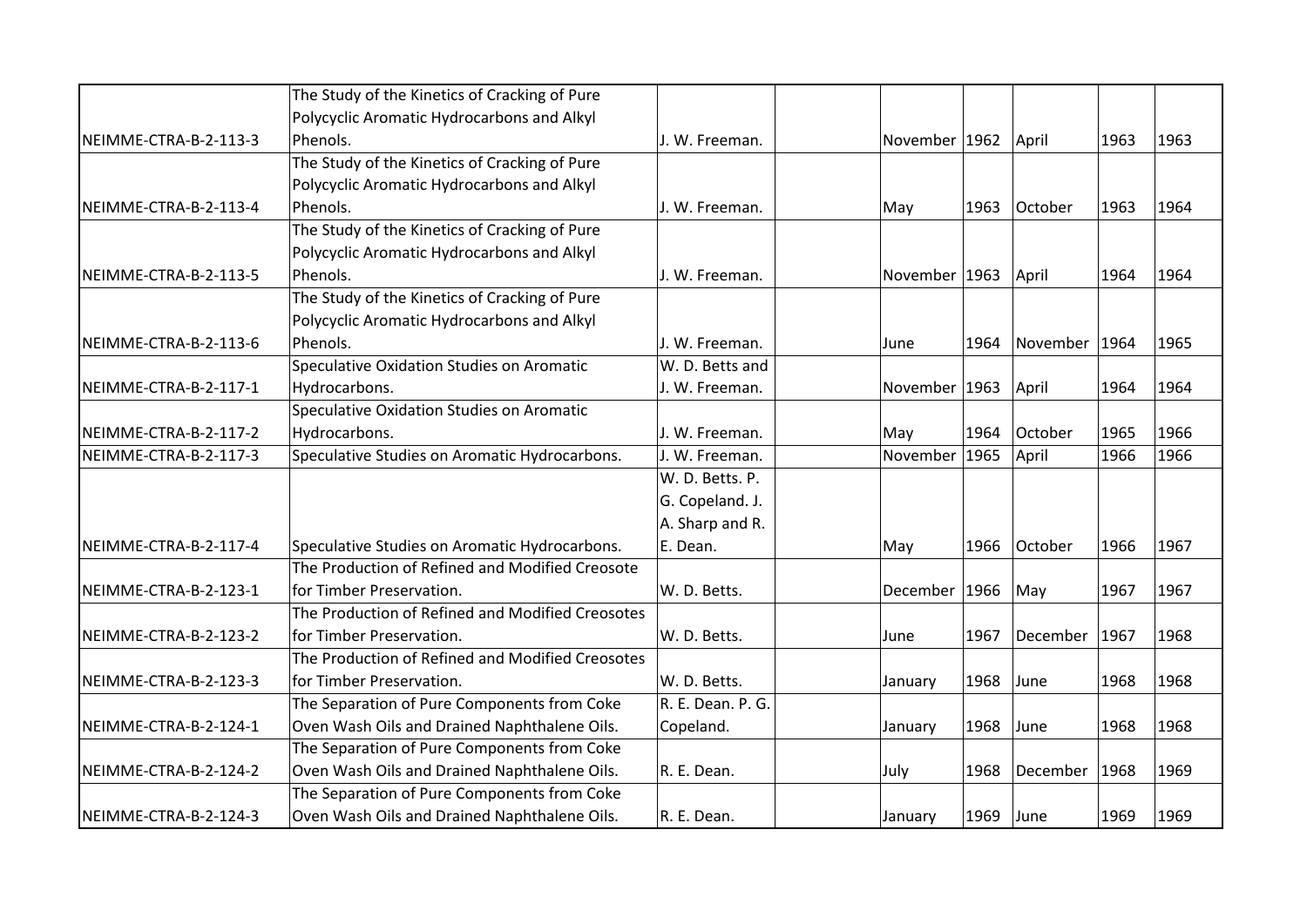|                       | The Production and Properties of Coal/Tar Oil                          |                   |               |      |              |      |      |
|-----------------------|------------------------------------------------------------------------|-------------------|---------------|------|--------------|------|------|
| NEIMME-CTRA-B-2-222-1 | Dispersions.                                                           | W. D. Betts.      | January       | 1968 | June         | 1968 | 1968 |
|                       | The Production and Properties of Coal/Tar Oil                          |                   |               |      |              |      |      |
| NEIMME-CTRA-B-2-222-2 | Dispersions.                                                           | W. D. Betts.      | July          | 1968 | December     | 1968 | 1969 |
|                       | The Production and Properties of Coal/Tar Oil                          |                   |               |      |              |      |      |
| NEIMME-CTRA-B-2-222-3 | Dispersions.                                                           | W. D. Betts.      | January       | 1969 | June         | 1969 | 1969 |
|                       | The Characterization and Evaluation of Fractions                       |                   |               |      |              |      |      |
| NEIMME-CTRA-B-2-317-1 | and Components of High Boiling Tar Acids.                              | R. E. Dean.       | October       | 1959 | April        | 1960 | 1960 |
|                       | The Utilisation of the Fractions and Components of                     |                   |               |      |              |      |      |
| NEIMME-CTRA-B-2-317-2 | <b>High-Boiling Tar Acids.</b>                                         | M. H. Milnes.     | May           | 1960 | October      | 1960 | 1960 |
|                       | The Utilisation of the Fractions and Components of                     |                   |               |      |              |      |      |
| NEIMME-CTRA-B-2-317-3 | <b>High-Boiling Tar Acids.</b>                                         | M. H. Milnes.     | November 1960 |      | April        | 1961 | 1961 |
|                       |                                                                        | M. H. Milnes      |               |      |              |      |      |
| NEIMME-CTRA-B-2-317-4 | Speculative Research on the Utilization of Tar Acids. and J. A. Sharp. |                   | May           | 1961 | October      | 1961 | 1961 |
| NEIMME-CTRA-B-2-318-1 | The Dealkylation of Alkyl Phenols.                                     | M. H. Milnes.     | October       | 1959 | April        | 1960 | 1960 |
| NEIMME-CTRA-B-2-319-3 | The Utilization of O-Cresol.                                           | J. A. Sharp.      | November      | 1960 | April        | 1961 | 1961 |
|                       | The Isolation of Individual Components of High-                        |                   |               |      |              |      |      |
| NEIMME-CTRA-B-2-321-1 | Boiling Tar Acids.                                                     | P. G. Copeland.   | November 1961 |      | April        | 1962 | 1962 |
|                       | The Isolation of Individual Components of High-                        |                   |               |      |              |      |      |
| NEIMME-CTRA-B-2-321-2 | Boiling Tar Acids.                                                     | P. G. Copeland.   | May           | 1962 | October      | 1962 | 1962 |
|                       |                                                                        | P. G. Copeland.   |               |      |              |      |      |
|                       |                                                                        | R. E. Dean. M.    |               |      |              |      |      |
|                       | The Isolation of Individual Components of High-                        | H. Milnes. J. A.  |               |      |              |      |      |
| NEIMME-CTRA-B-2-321-3 | Boiling Tar Acids.                                                     | Sharp.            | November 1962 |      | April        | 1963 | 1963 |
|                       |                                                                        | R. E. Dean. P. G. |               |      |              |      |      |
|                       |                                                                        | Copeland. M. H.   |               |      |              |      |      |
| NEIMME-CTRA-B-2-321-4 | The Isolation of Individual Components of H.B.T.A.                     | Milnes.           | May           | 1963 | October      | 1963 | 1964 |
|                       |                                                                        | M. H. Milnes. P.  |               |      |              |      |      |
|                       | The Isolation of Individual Components of High-                        | G. Copeland. R.   |               |      |              |      |      |
| NEIMME-CTRA-B-2-321-5 | Boiling Tar Acids.                                                     | E. Dean.          | November 1963 |      | April        | 1964 | 1964 |
|                       | The Isolation of Individual Components of Higher                       |                   |               |      |              |      |      |
| NEIMME-CTRA-B-2-321-6 | Boiling Tar Acids.                                                     | M. H. Milnes.     | May           |      | 1964 October | 1964 | 1965 |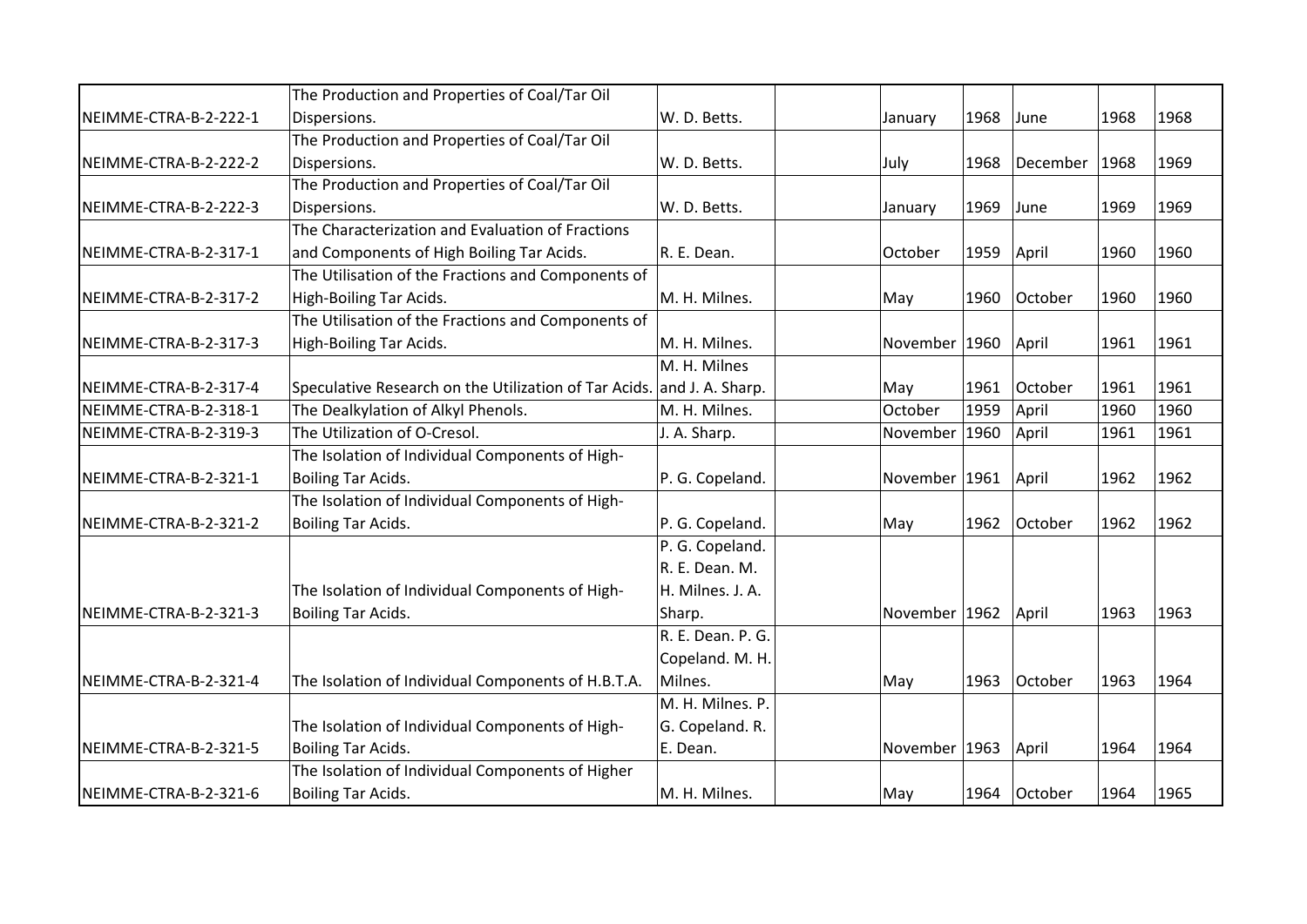|                       | The Evaluation of Fractions of High-Boiling Tar    |                              |               |                 |            |         |      |      |
|-----------------------|----------------------------------------------------|------------------------------|---------------|-----------------|------------|---------|------|------|
| NEIMME-CTRA-B-2-321-7 | Acids.                                             | R. E. Dean.                  |               | May             | 1965       | October | 1965 | 1965 |
|                       | The Evaluation of Fractions of High Boiling Tar    | R. E. Dean and               |               |                 |            |         |      |      |
| NEIMME-CTRA-B-2-321-8 | Acids.                                             | J. A. Sharp.                 |               | November 1965   |            | April   | 1966 | 1966 |
| NEIMME-CTRA-B-2-323-1 | A Study of Phenolic Pitch.                         | J. A. Sharp.                 |               | May             | 1961       | October | 1961 | 1961 |
| NEIMME-CTRA-B-2-323-2 | The Study of Phenolic Pitch.                       | J. A. Sharp.                 |               | November 1961   |            | April   | 1962 | 1962 |
| NEIMME-CTRA-B-2-323-3 | A Study of Phenolic Pitch.                         | J. A. Sharp.                 |               | May             | 1962       | October | 1962 | 1962 |
| NEIMME-CTRA-B-2-323-4 | A Study of Phenolic Pitch.                         | J. A. Sharp.                 |               | November 1962   |            | April   | 1963 | 1963 |
| NEIMME-CTRA-B-2-323-5 | The Study of Phenolic Pitch.                       | R. E. Dean.                  | J. A. Sharp.  | May             | 1963       | October | 1963 | 1964 |
|                       | Speculative Organic Studies on some Tar            |                              |               |                 |            |         |      |      |
| NEIMME-CTRA-B-2-324-1 | Components.                                        | P. G. Copeland. J. A. Sharp. |               | May             | 1963       | October | 1963 | 1964 |
|                       |                                                    | J. A. Sharp. M.              | P.G.          |                 |            |         |      |      |
| NEIMME-CTRA-B-2-324-2 | Speculative Studies on Tar Acids.                  | H. Milnes.                   | Copeland.     | November   1963 |            | April   | 1964 | 1964 |
|                       |                                                    | J. A. Sharp. P. G.           |               |                 |            |         |      |      |
| NEIMME-CTRA-B-2-324-3 | Speculative Studies on Tar Acids.                  | Copeland.                    | M. H. Milnes. | May             | 1964       | October | 1964 | 1965 |
| NEIMME-CTRA-B-2-324-4 | Speculative Studies on Tar Acids.                  | P. G. Copeland.              | J. A. Sharp.  | November 1964   |            | April   | 1965 | 1965 |
|                       | The Cause and Prevention of the Discoloration of   |                              |               |                 |            |         |      |      |
| NEIMME-CTRA-B-2-325-1 | Natural Phenol.                                    | P. G. Copeland.              |               | May             | 1964       | October | 1964 | 1965 |
|                       | The Cause and Prevention of the Discoloration of   |                              |               |                 |            |         |      |      |
| NEIMME-CTRA-B-2-325-2 | Natural Phenol.                                    | D. W. Grant.                 | R. E. Dean.   | November 1964   |            | April   | 1965 | 1965 |
|                       | The Cause and Prevention of the Discoloration of   |                              |               |                 |            |         |      |      |
| NEIMME-CTRA-B-2-325-3 | Natural Phenol.                                    | P. G. Copeland. R. E. Dean.  |               | May             | 1965       | October | 1965 | 1965 |
|                       | The Cause and Prevention of the Discoloration of   |                              |               |                 |            |         |      |      |
| NEIMME-CTRA-B-2-325-4 | Natural Phenol.                                    | P. G. Copeland. R. E. Dean.  |               | November   1965 |            | April   | 1966 | 1966 |
| NEIMME-CTRA-B-2-326-1 | The Synthesis of New Derivatives of Tar Chemicals. | P. G. Copeland.              | M. Fielding.  | May             | 1965       | October | 1965 | 1965 |
|                       |                                                    | P. G. Copeland,              | W. D. Betts   |                 |            |         |      |      |
|                       |                                                    | J. A. Sharp, M.              | and R. E.     |                 |            |         |      |      |
| NEIMME-CTRA-B-2-326-2 | The Synthesis of New Derivatives of Tar Chemicals. | Fielding,                    | Dean.         | November 1965   |            | April   | 1966 | 1966 |
|                       |                                                    | P. G. Copeland.              |               |                 |            |         |      |      |
| NEIMME-CTRA-B-2-326-3 | The Synthesis of New Derivatives of Tar Chemicals. | M. Fielding.                 | R. E. Dean.   | May             | 1966       | October | 1966 | 1967 |
|                       | Removal of Sulphur from Benzoles, Naphtha and      | W.                           |               |                 |            |         |      |      |
| NEIMME-CTRA-C-2-103-1 | Naphthalene.                                       | Waddington.                  |               | October         | 1959 April |         | 1960 | 1960 |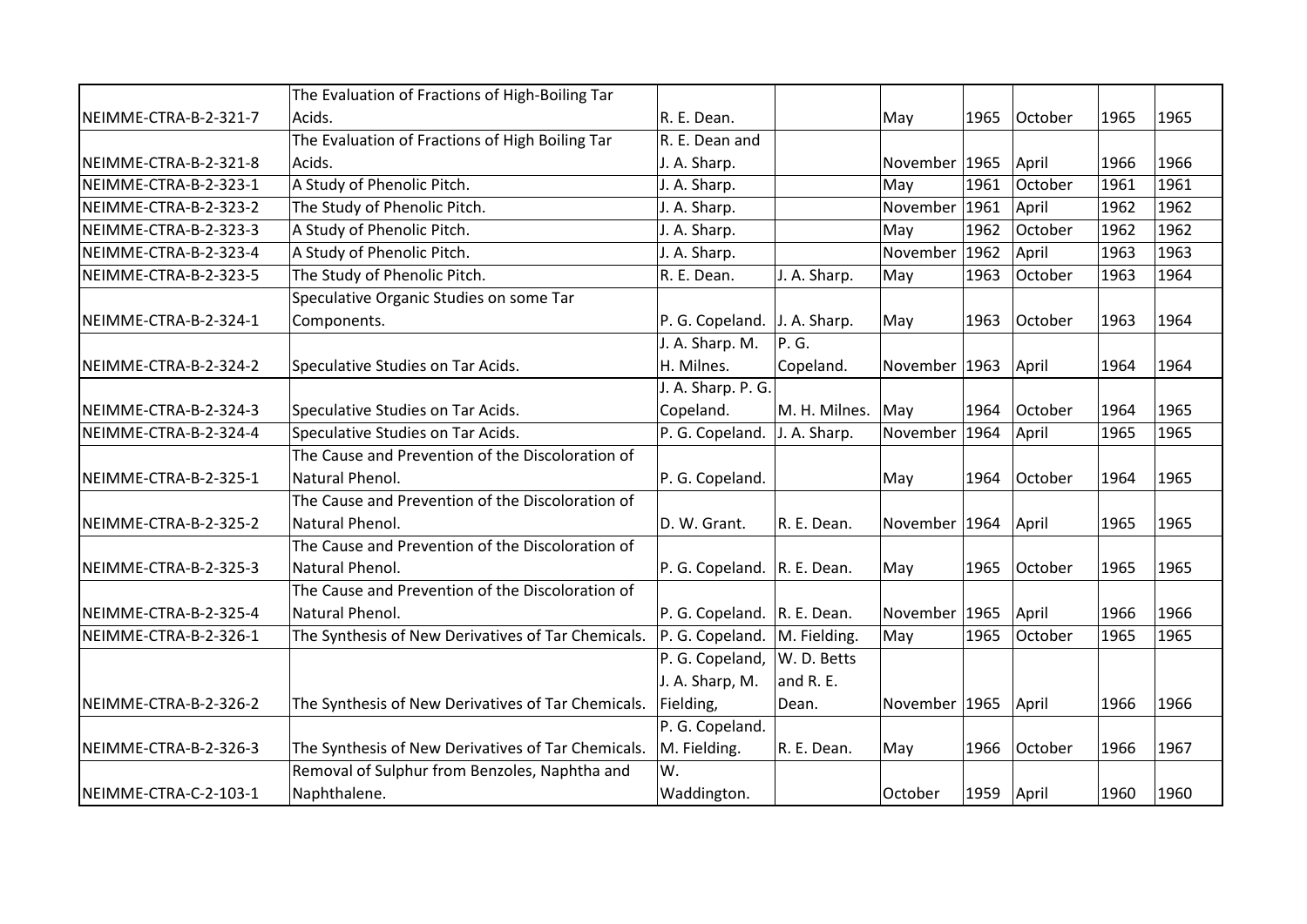|                         |                                                     | W.                |              |               |      |          |      |      |
|-------------------------|-----------------------------------------------------|-------------------|--------------|---------------|------|----------|------|------|
| NEIMME-CTRA-C-2-114-1   | Continuous Fractional Crystallization.              | Waddington.<br>W. |              | November 1961 |      | April    | 1962 | 1962 |
|                         |                                                     |                   |              |               |      |          |      |      |
| NEIMME-CTRA-C-2-114-2   | Continuous Fractional Crystallization.              | Waddington.       |              | May           | 1962 | October  | 1962 | 1963 |
| NEIMME-CTRA-C-2-114-3   | Continuous Fractional Crystallization.              | J. W. Freeman.    |              | June          | 1964 | November | 1964 | 1965 |
| NEIMME-CTRA-C-2-114-4   | The Study of Continuous Fractional Crystallization. | J. W. Freeman.    |              | December      | 1964 | May      | 1965 | 1965 |
| NEIMME-CTRA-C-2-114-5   | The Study of Continuous Fractional Crystallization. | J. W. Freeman.    |              | June          | 1965 | November | 1965 | 1966 |
| NEIMME-CTRA-C-2-114-6   | The Study of Continuous Fractional Crystallization. | J. W. Freeman.    |              | December      | 1965 | May      | 1966 | 1966 |
| NEIMME-CTRA-C-2-114-7   | Continuous Fractional Crystallization.              | J. W. Freeman.    |              | June          | 1966 | November | 1966 | 1967 |
| NEIMME-CTRA-C-2-115     | The Study of Transfer Extraction.                   | W. D. Betts.      |              |               |      |          |      |      |
|                         |                                                     | W.                |              |               |      |          |      |      |
|                         |                                                     | Waddington. J.    |              |               |      |          |      |      |
| NEIMME-CTRA-C-2-115-1   | The Study of Transfer Extraction.                   | Smith.            | R. Smith.    | November 1962 |      | April    | 1963 | 1963 |
|                         |                                                     | W.                |              |               |      |          |      |      |
|                         |                                                     | Waddington. J.    |              |               |      |          |      |      |
| NEIMME-CTRA-C-2-115-2   | The Study of Transfer Extraction.                   | Smith.            | R. Smith.    | May           | 1963 | October  | 1963 | 1964 |
|                         |                                                     | W.                |              |               |      |          |      |      |
|                         |                                                     | Waddington. J.    |              |               |      |          |      |      |
| NEIMME-CTRA-C-2-115-3   | The Study of Transfer Extraction.                   | Smith.            | R. Smith.    | November 1963 |      | April    | 1964 | 1964 |
|                         |                                                     |                   | W.           |               |      |          |      |      |
| NEIMME-CTRA-C-2-115-4   | The Study of Transfer Extraction.                   | R. Smith.         | Waddington.  | June          | 1964 | November | 1964 | 1965 |
| NEIMME-CTRA-C-2-115-5   | The Study of Transfer Extraction.                   | W. D. Betts.      |              | December      | 1964 | May      | 1965 | 1965 |
| NEIMME-CTRA-C-2-115-6   | A Study of Transfer Extraction.                     | W. D. Betts.      |              | June          | 1965 | November | 1965 | 1966 |
| NEIMME-CTRA-C-2-118-1   | Studies on the Synthetic Production of Pyridine.    | W. D. Betts.      |              | December      | 1964 | May      | 1965 | 1965 |
| NEIMME-CTRA-C-2-118-2   | Studies on the Synthetic Production of Pyridine.    | W. D. Betts.      |              | June          | 1965 | November | 1965 | 1966 |
| NEIMME-CTRA-C-2-119-1   | The Synthesis of Cresols and Xylenols.              | J. A. Sharpe.     | W. D. Betts. | May           | 1965 | October  | 1965 | 1965 |
| NEIMME-CTRA-C-2-119-2   | The Synthesis of Cresols and Xylenols.              | J. A. Sharpe.     |              | November      | 1965 | April    | 1966 | 1966 |
|                         | The Up-Grading of Creosote Oils by Extraction from  |                   |              |               |      |          |      |      |
| NEIMME-CTRA-C-2-120-001 | them of Phenols and Bases.                          | W. D. Betts.      |              | January       | 1966 | June     | 1966 | 1966 |
|                         | The Up-Grading of Creosote Oils by Extraction from  |                   |              |               |      |          |      |      |
|                         |                                                     |                   |              |               |      |          |      |      |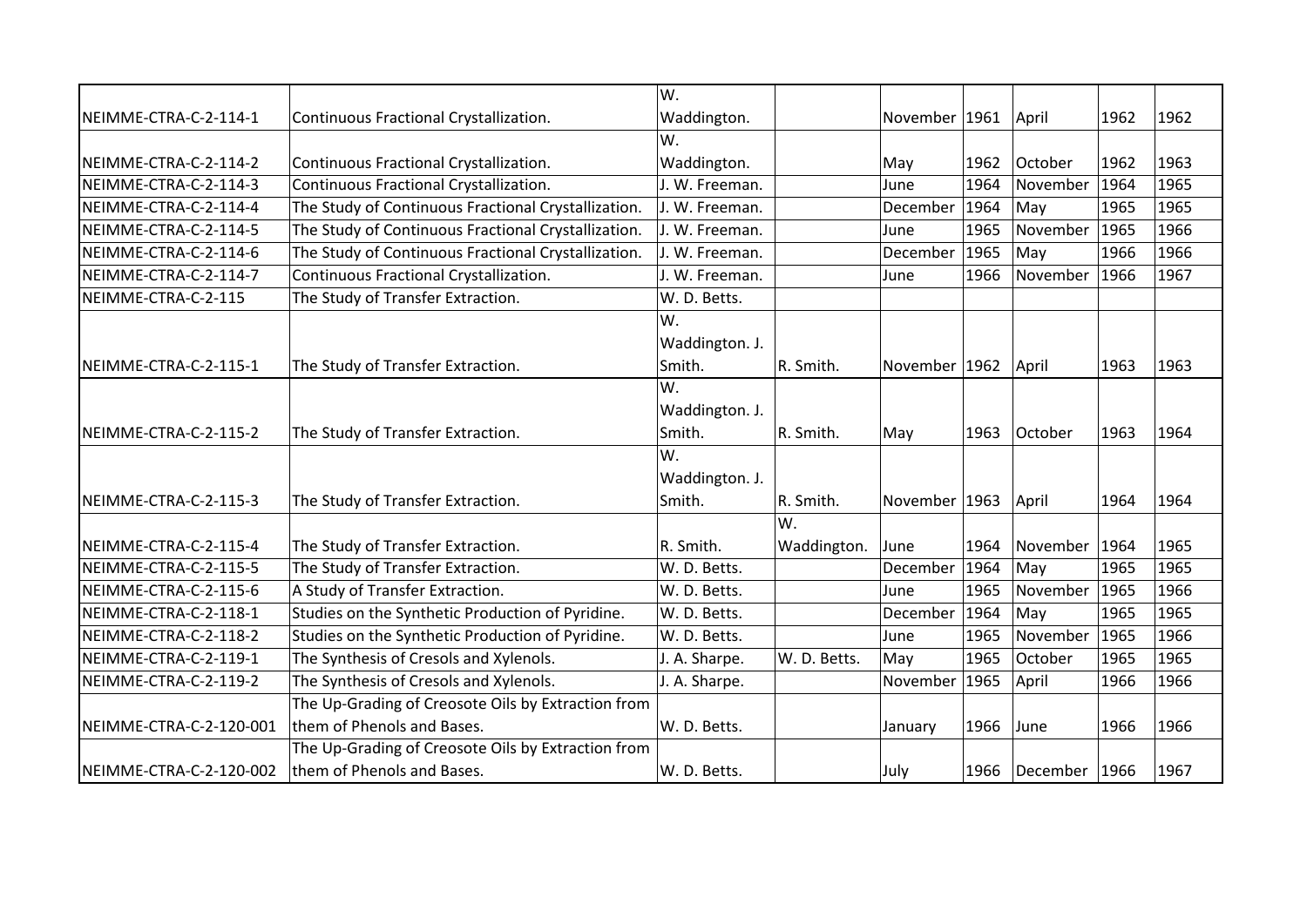|                                              | The Up-Grading of Creosote Oils by Extraction from             |                  |                        |               |      |                       |      |      |
|----------------------------------------------|----------------------------------------------------------------|------------------|------------------------|---------------|------|-----------------------|------|------|
|                                              | them of Phenols and Bases. (A tentative estimate of            |                  |                        |               |      |                       |      |      |
|                                              | the cost of producing refined creosote oil from                |                  |                        |               |      |                       |      |      |
| NEIMME-CTRA-C-2-120-002a   c.v.r. creosote). |                                                                | W. D. Betts.     |                        |               |      |                       |      | 1967 |
| NEIMME-CTRA-D-6-002-002                      | The Development of Gas-Liquid Chromatography.                  | D. W. Grant.     |                        | May           | 1960 | October               | 1960 | 1960 |
| NEIMME-CTRA-D-6-002-003                      | The Development of Gas-Liquid Chromatography.                  | D. W. Grant.     |                        | November 1960 |      | April                 | 1961 | 1961 |
| NEIMME-CTRA-D-6-002-004                      | The Development of Gas-Liquid Chromatography.                  | D. W. Grant.     |                        | May           | 1961 | October               | 1961 | 1961 |
| NEIMME-CTRA-D-6-002-005                      | The Development of Gas-Liquid Chromatography.                  | D. W. Grant.     |                        | November 1961 |      | April                 | 1962 | 1962 |
| NEIMME-CTRA-D-6-002-006                      | The Development of Gas-Liquid Chromatography.                  | D. W. Grant.     |                        | May           | 1962 | October               | 1962 | 1962 |
| NEIMME-CTRA-D-6-002-007                      | The Development of Gas-Liquid Chromatography.                  | D. W. Grant.     |                        | November 1962 |      | April                 | 1963 | 1963 |
| NEIMME-CTRA-D-6-002-008                      | The Development of Gas-Liquid Chromatography.                  | D. W. Grant.     |                        | May           | 1963 | October               | 1963 | 1964 |
| NEIMME-CTRA-D-6-002-010                      | The Development of Gas-Liquid Chromatography.                  | D. W. Grant.     |                        | May           | 1964 | October               | 1964 | 1965 |
| NEIMME-CTRA-D-6-002-011                      | The Development of Gas-Liquid Chromatography.                  | D. W. Grant.     |                        | November 1964 |      | April                 | 1965 | 1965 |
|                                              | The Use of G.L.C. in the Qualitative and                       |                  |                        |               |      |                       |      |      |
| NEIMME-CTRA-D-6-002-012                      | Quantitative Analysis of Tar Fractions.                        | D. W. Grant.     |                        | May           | 1965 | October               | 1965 | 1965 |
|                                              | The Use of G.L.C. in the Quantitative and                      |                  |                        |               |      |                       |      |      |
| NEIMME-CTRA-D-6-002-013                      | Qualitative Analysis of Tar Fractions.                         | D. W. Grant.     |                        | November 1965 |      | April                 | 1966 | 1966 |
|                                              | The Use of Gas-Liquid Chromatography in the                    |                  |                        |               |      |                       |      |      |
|                                              | Testing and Analysis of Refined Tar and Tar                    |                  |                        |               |      |                       |      |      |
| NEIMME-CTRA-D-6-002-014                      | Fractions.                                                     | D. W. Grant.     |                        | May           | 1966 | October               | 1966 | 1967 |
|                                              | The Study of the Recovery and Purification of Tar              |                  |                        |               |      |                       |      |      |
| NEIMME-CTRA-D-7-401-1                        | Acids.                                                         | D. K. H. Briggs. |                        | April         | 1960 | July                  | 1960 | 1960 |
|                                              | The Study of the Recovery and Purification of Tar              |                  |                        |               |      |                       |      |      |
| NEIMME-CTRA-D-7-401-2                        | Acids.                                                         | D. K. H. Briggs. |                        | August        | 1960 | February              | 1961 | 1961 |
|                                              |                                                                |                  | G. H.                  |               |      |                       |      |      |
| NEIMME-CTRA-D-7-403-001                      | Chemical Engineering Advisory Studies.                         | J. K. Knapton.   | Thompson.              | April         | 1960 | July                  | 1960 | 1960 |
|                                              |                                                                | D. K. H. Briggs. | G. H.                  |               |      |                       |      |      |
| NEIMME-CTRA-D-7-403-002                      | Chemical Engineering Advisory Studies.                         | J. K. Knapton.   | Thompson.              | August        | 1960 | February              | 1961 | 1961 |
|                                              |                                                                | J. K. Knapton.   |                        |               |      |                       |      |      |
| NEIMME-CTRA-D-7-403-003                      | Chemical Engineering Advisory Studies.                         | D. K. H. Briggs. | J. K. Knapton.   March |               |      | 1961   September 1961 |      | 1961 |
|                                              |                                                                | J. K. Knapton.   |                        |               |      |                       |      |      |
|                                              | NEIMME-CTRA-D-7-403-004 Chemical Engineering Advisory Studies. | D. K. H. Briggs. |                        | October       |      | $1961$ March          | 1962 | 1962 |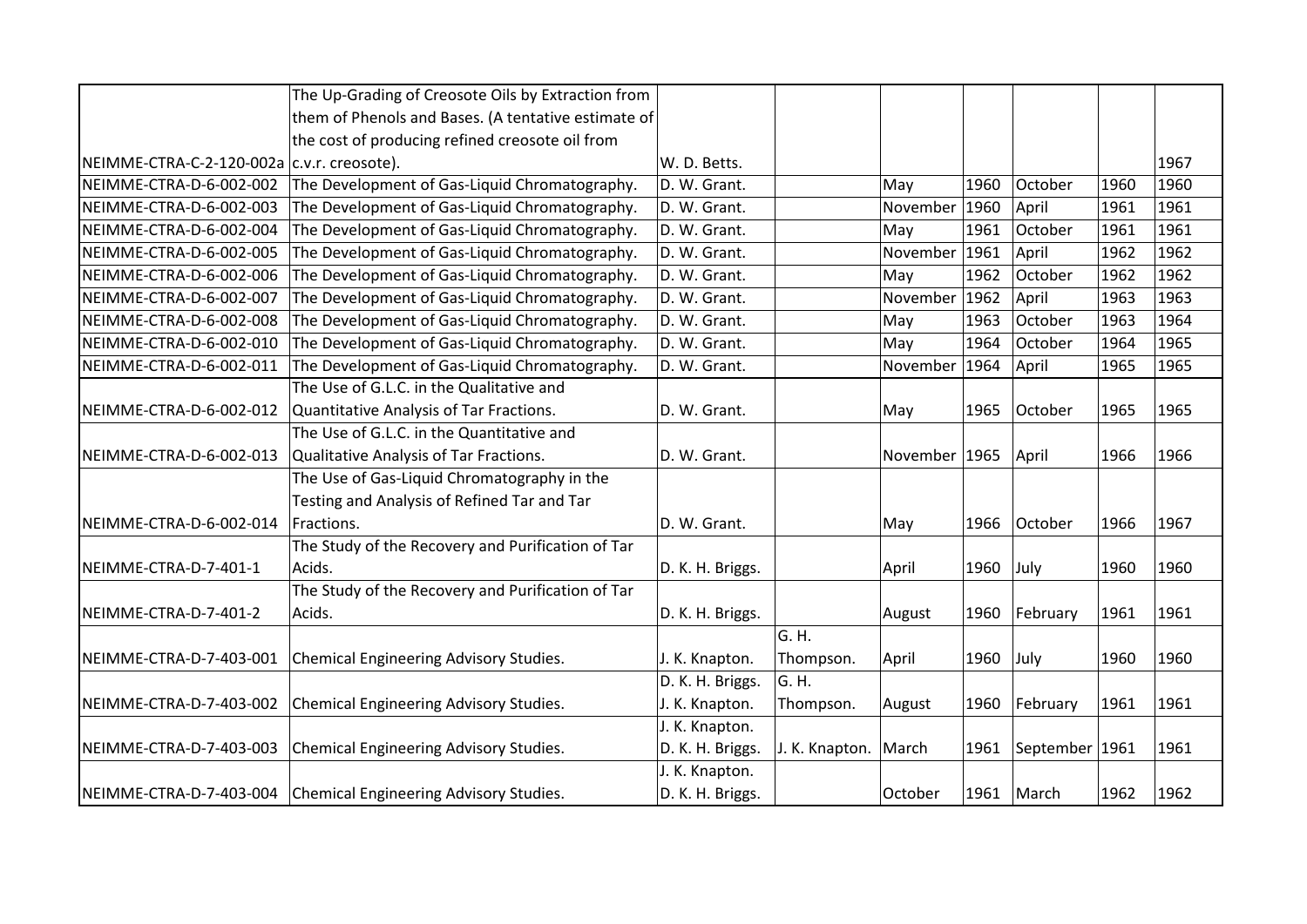|                         |                                                                | Section A - J. K. |                |         |      |                         |      |      |
|-------------------------|----------------------------------------------------------------|-------------------|----------------|---------|------|-------------------------|------|------|
|                         |                                                                | Knapton.          |                |         |      |                         |      |      |
|                         |                                                                | Section B - J. K. |                |         |      |                         |      |      |
|                         |                                                                | Knapton.          | Section C - D. |         |      |                         |      |      |
| NEIMME-CTRA-D-7-403-005 | Chemical Engineering Advisory Studies.                         | D. K. H. Briggs.  | K. H. Briggs.  | April   | 1962 | September   1962        |      | 1962 |
| NEIMME-CTRA-D-7-403-006 | <b>Chemical Engineering Advisory Studies.</b>                  | J. K. Knapton.    |                | October | 1962 | March                   | 1963 | 1963 |
| NEIMME-CTRA-D-7-403-007 | Chemical Engineering Advisory Studies.                         | J. K. Knapton.    |                | April   | 1963 | September               | 1963 | 1963 |
| NEIMME-CTRA-D-7-403-008 | Chemical Engineering Advisory Studies.                         | J. K. Knapton.    |                | October | 1963 | March                   | 1964 | 1964 |
|                         |                                                                | Section A.        |                |         |      |                         |      |      |
|                         |                                                                | Productivity      |                |         |      |                         |      |      |
|                         |                                                                | Studies - Tar     |                |         |      |                         |      |      |
|                         |                                                                | Acid Recovery.    | Section B. The |         |      |                         |      |      |
|                         |                                                                | J. K. Knapton     | Recovery of    |         |      |                         |      |      |
|                         |                                                                | and K.            | Tar Bases. D.  |         |      |                         |      |      |
| NEIMME-CTRA-D-7-403-009 | Chemical Engineering Advisory Studies.                         | Holdroyd.         | K. H. Briggs.  | April   | 1964 | September 1964          |      | 1964 |
|                         |                                                                | Section A.        |                |         |      |                         |      |      |
|                         |                                                                | Productivity      |                |         |      |                         |      |      |
|                         |                                                                | Studies - Tar     |                |         |      |                         |      |      |
|                         |                                                                | Acid Recovery.    | Section B. The |         |      |                         |      |      |
|                         |                                                                | J. K. Knapton     | Recovery of    |         |      |                         |      |      |
|                         |                                                                | and K.            | Tar Bases. D.  |         |      |                         |      |      |
| NEIMME-CTRA-D-7-403-010 | Chemical Engineering Advisory Studies.                         | Holdroyd.         | K. H. Briggs.  | October | 1964 | March                   | 1965 | 1965 |
|                         |                                                                | Section A.        |                |         |      |                         |      |      |
|                         |                                                                | Productivity      | Section B. The |         |      |                         |      |      |
|                         |                                                                | Studies - Tar     | Recovery of    |         |      |                         |      |      |
|                         |                                                                | Acid Recovery.    | Tar Bases. D.  |         |      |                         |      |      |
|                         | NEIMME-CTRA-D-7-403-011 Chemical Engineering Advisory Studies. | J. K. Knapton.    | K. H. Briggs.  | April   |      | 1965   September   1965 |      | 1965 |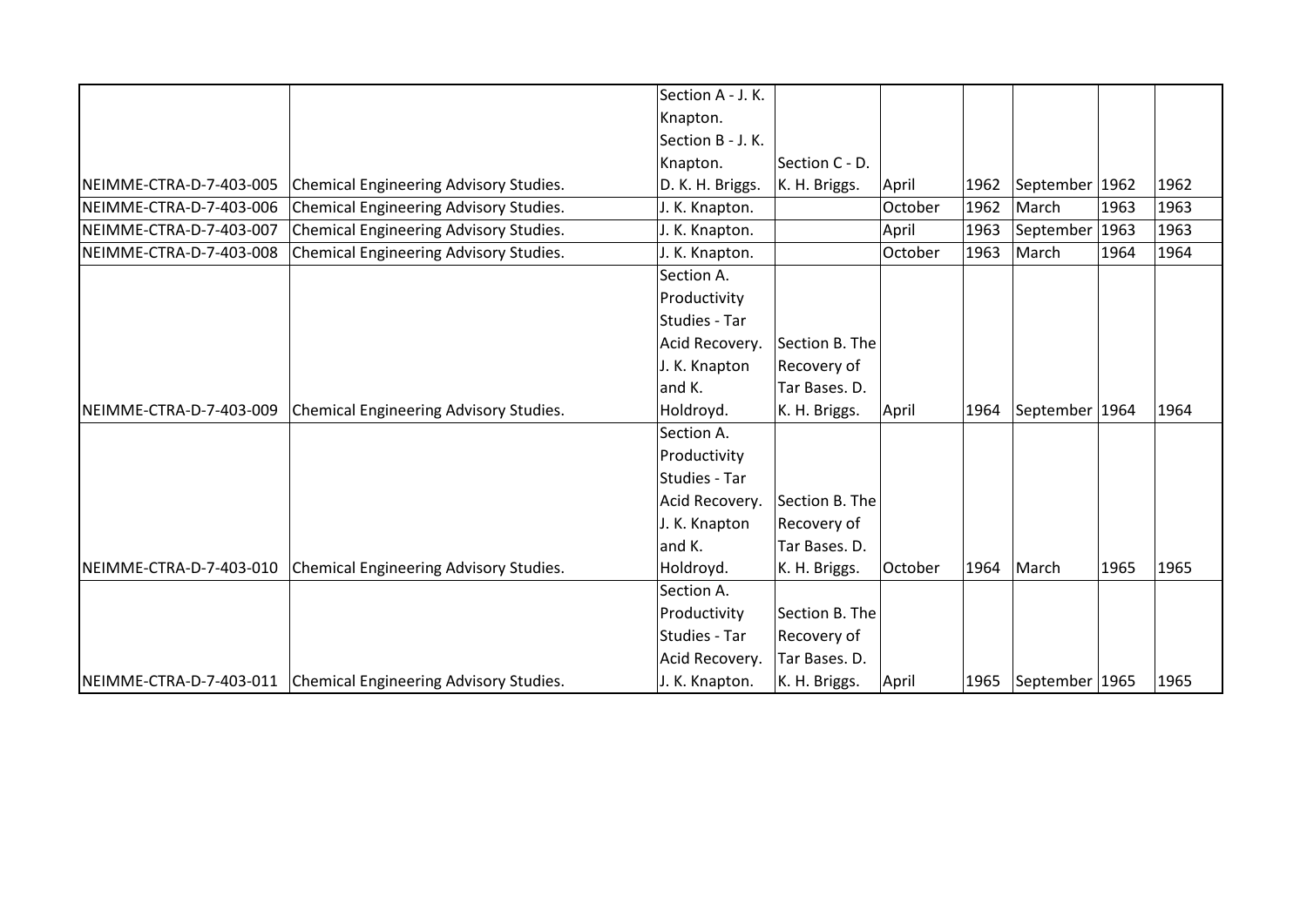|                         |                                               |                                 | Section D. Tar    |               |      |             |      |      |
|-------------------------|-----------------------------------------------|---------------------------------|-------------------|---------------|------|-------------|------|------|
|                         |                                               | Section A. The                  | Acid Recovery     |               |      |             |      |      |
|                         |                                               | <b>Extraction of</b>            |                   |               |      |             |      |      |
|                         |                                               | Tar Bases. D. K. Recausticisati |                   |               |      |             |      |      |
|                         |                                               | H. Briggs.                      | $\mathsf{lon}$ of |               |      |             |      |      |
|                         |                                               | Section B. The                  | Carbonate         |               |      |             |      |      |
|                         |                                               | Extraction of                   | Liquor. J. K.     |               |      |             |      |      |
|                         |                                               | Tar Acids. D. K.                | Knapton.          |               |      |             |      |      |
|                         |                                               | H. Briggs.                      | Section E. The    |               |      |             |      |      |
|                         |                                               | Section C. The                  | Investigation     |               |      |             |      |      |
|                         |                                               | After-Gassing of of Corrosion   |                   |               |      |             |      |      |
|                         |                                               | Wet Crude Tar                   | Properties of     |               |      |             |      |      |
|                         |                                               | Acids. J. L.                    | Rexco Tar. M.     |               |      |             |      |      |
| NEIMME-CTRA-D-7-403-012 | Chemical Engineering Advisory Studies.        | Spivey.                         | Hobson.           | October       | 1965 | March       | 1966 | 1966 |
|                         | New Analytical Methods of Value to the Tar    |                                 |                   |               |      |             |      |      |
| NEIMME-CTRA-F-6-002-1   | Industry Based on Gas Liquid Chromatography.  | D. W. Grant.                    |                   | November 1966 |      | April       | 1967 | 1967 |
|                         | New Analytical Methods of Value to the Tar    |                                 |                   |               |      |             |      |      |
| NEIMME-CTRA-F-6-002-2   | Industry Based on Gas-Liquid Chromatography.  | D. W. Grant.                    |                   | May           | 1967 | October     | 1967 | 1968 |
|                         | New Analytical Methods of Value to the Tar    |                                 |                   |               |      |             |      |      |
| NEIMME-CTRA-F-6-002-3   | Industry Based on Gas-Liquid Chromatography.  | D. W. Grant.                    |                   | November 1967 |      | May         | 1968 | 1968 |
|                         | New Analytical Methods of Value to the Tar    |                                 |                   |               |      |             |      |      |
| NEIMME-CTRA-F-6-002-4   | Industry Based on Gas-Liquid Chromatography.  | D. W. Grant.                    |                   | May           | 1968 | October     | 1968 | 1968 |
| NEIMME-CTRA-N-2-112-1   | Electrolytic Synthesis.                       | C. C. Ely.                      |                   | May           | 1967 | October     | 1967 | 1968 |
|                         |                                               | W. D. Betts. M.                 |                   |               |      |             |      |      |
|                         |                                               | Fielding.                       |                   |               |      |             |      |      |
| NEIMME-CTRA-N-2-117-1   | Speculative Studies on Aromatic Hydrocarbons. | P. G. Copeland.                 |                   | November 1966 |      | April       | 1967 | 1967 |
|                         |                                               | D. Coope. P. G.                 |                   |               |      |             |      |      |
| NEIMME-CTRA-N-2-117-2   | Speculative Studies on Aromatic Hydrocarbons. | Copeland.                       | M. Fielding.      | May           | 1967 | October     | 1967 | 1968 |
|                         | The Laboratory Investigation of some new      |                                 |                   |               |      |             |      |      |
|                         | Syntheses Based on Aromatic Hydrocarbons,     |                                 |                   |               |      |             |      |      |
| NEIMME-CTRA-N-2-117-3   | Phenols and Tar Bases.                        | W. D. Betts.                    | C. C. Ely.        | November 1967 |      | $\vert$ May | 1968 | 1968 |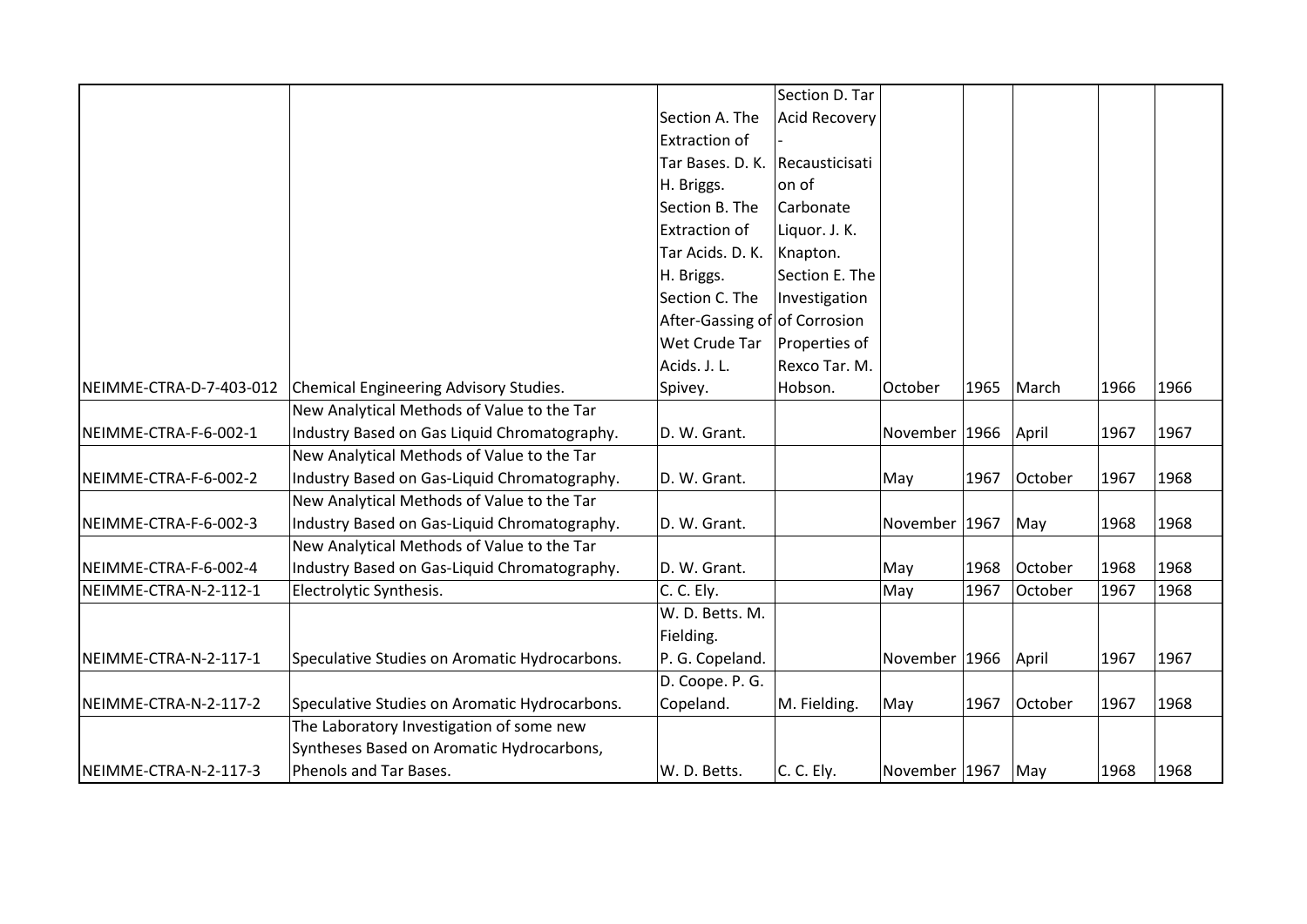|                       | The Laboratory Investigation of some New            |                   |                 |                |      |             |      |      |
|-----------------------|-----------------------------------------------------|-------------------|-----------------|----------------|------|-------------|------|------|
|                       | Syntheses Based on Aromatic Hydrocarbons,           | W. D. Betts. C.   | P.G.            |                |      |             |      |      |
| NEIMME-CTRA-N-2-117-4 | Phenols and Tar Bases.                              | C. Ely.           | Copeland.       | March          |      | 1968 August | 1968 | 1968 |
|                       | The Laboratory Investigation of some New            | W. D. Betts. C.   |                 |                |      |             |      |      |
|                       | Syntheses Based on Aromatic Hydrocarbons,           | C. Ely. P. G.     | M. Fielding. R. |                |      |             |      |      |
| NEIMME-CTRA-N-2-117-5 | Phenols and Tar Bases.                              | Copeland.         | E. Dean.        | September 1968 |      | February    | 1969 | 1969 |
| NEIMME-CTRA-N-2-122-1 | Electrolytic Synthesis.                             | C. C. Ely.        |                 | November 1966  |      | April       | 1967 | 1967 |
|                       |                                                     |                   | P. G.           |                |      |             |      |      |
| NEIMME-CTRA-N-2-326-1 | The Synthesis of New Derivatives of Tar Chemicals.  | R. E. Dean.       | Copeland.       | November 1966  |      | April       | 1967 | 1967 |
|                       |                                                     | P. G. Copeland.   |                 |                |      |             |      |      |
| NEIMME-CTRA-N-2-326-2 | The Synthesis of New Derivatives of Tar Chemicals.  | M. Fielding.      | R. E. Dean.     | May            | 1967 | October     | 1967 | 1968 |
|                       | The Synthesis of Biologically-Active Derivatives of | P. G. Copeland.   |                 |                |      |             |      |      |
| NEIMME-CTRA-N-2-326-3 | <b>Tar Chemicals.</b>                               | R. E. Dean.       | M. Fielding.    | November 1967  |      | May         | 1968 | 1968 |
|                       | The Synthesis of Biologically-active Derivatives of |                   |                 |                |      |             |      |      |
| NEIMME-CTRA-N-2-326-4 | Tar Chemicals.                                      | M. Fielding.      | R. E. Dean.     | May            | 1968 | October     | 1968 | 1968 |
|                       | The Synthesis of Biologically-Active Derivatives of |                   |                 |                |      |             |      |      |
| NEIMME-CTRA-N-2-326-5 | Tar Chemicals.                                      | M. Fielding.      | R. E. Dean.     | November 1968  |      | April       | 1969 | 1969 |
|                       |                                                     |                   | P.G.            |                |      |             |      |      |
|                       |                                                     | R. E. Dean. J. A. | Copeland. W.    |                |      |             |      |      |
| NEIMME-CTRA-N-2-327-1 | The Production of Cresols and Xylenols.             | Sharp.            | D. Betts.       | November 1966  |      | April       | 1967 | 1967 |
|                       |                                                     | J. A. Sharp. M.   |                 |                |      |             |      |      |
| NEIMME-CTRA-N-2-327-2 | The Production of Cresols and Xylenols.             | Fielding.         | W. D. Betts.    | May            | 1967 | October     | 1967 | 1968 |
|                       |                                                     | M. Fielding. R.   |                 |                |      |             |      |      |
| NEIMME-CTRA-N-2-327-3 | The Production of Cresols and Xylenols.             | E. Dean.          | W. D. Betts.    | November 1967  |      | May         | 1968 | 1968 |
| NEIMME-CTRA-N-2-327-4 | The Production of Cresols and Xylenols.             | M. Fielding.      | W. D. Betts.    | May            | 1968 | October     | 1968 | 1968 |
| NEIMME-CTRA-N-2-328-1 | New Outlets for Naphthalene.                        | W. D. Betts.      | C. C. Ely.      | April          | 1969 | May         | 1969 | 1969 |
|                       | New Analytical Methods of Value to the Tar          |                   |                 |                |      |             |      |      |
| NEIMME-CTRA-N-6-002-1 | Industry Based on Gas Chromatography.               | D. W. Grant.      |                 | November 1968  |      | April       | 1969 | 1969 |
| NEIMME-CTRA-P-2-114-1 | Continuous Fractional Crystallisation.              | J. W. Freeman.    |                 | December       | 1966 | March       | 1967 | 1967 |
| NEIMME-CTRA-P-2-114-2 | Continuous Fractional Crystallisation.              | J. W. Freeman.    |                 | April          | 1967 | September   | 1967 | 1967 |
| NEIMME-CTRA-P-2-114-3 | Continuous Fractional Crystallisation.              | J. W. Freeman.    |                 | October        | 1967 | April       | 1968 | 1968 |
| NEIMME-CTRA-P-2-114-4 | The Study of Continuous Fractional Crystallisation. | J. W. Freeman.    |                 | May            | 1968 | October     | 1968 | 1968 |
| NEIMME-CTRA-P-2-114-5 | The Study of Continuous Fractional Crystallization. | J. W. Freeman.    |                 | November 1968  |      | April       | 1969 | 1969 |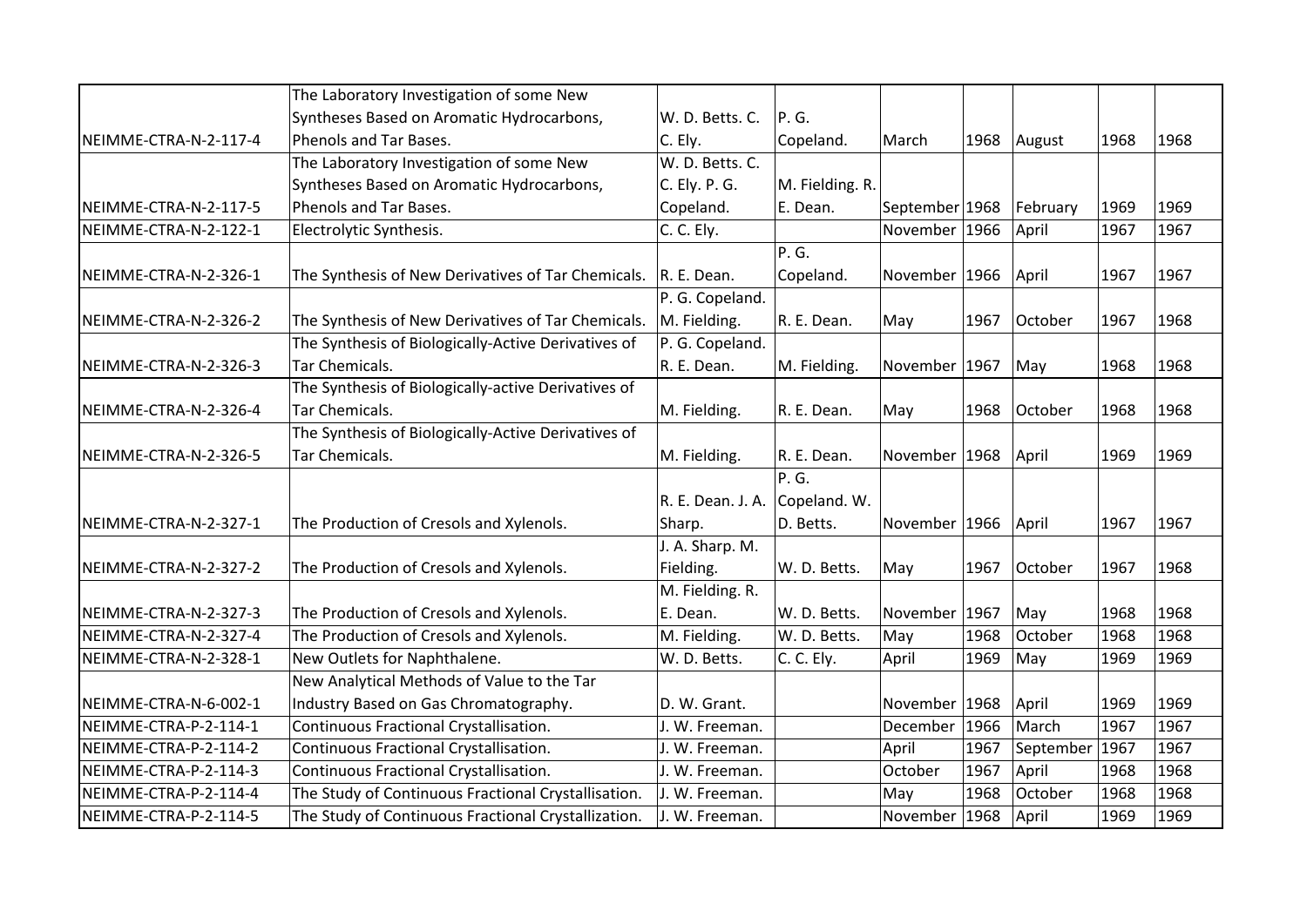|                       |                                               | Section A. The        |                              |                |      |                |      |      |
|-----------------------|-----------------------------------------------|-----------------------|------------------------------|----------------|------|----------------|------|------|
|                       |                                               | <b>Extraction of</b>  |                              |                |      |                |      |      |
|                       |                                               | Tar Acids and         |                              |                |      |                |      |      |
|                       |                                               | Bases. D. K. H.       | Section C.                   |                |      |                |      |      |
|                       |                                               | Briggs. Section       | Foaming of                   |                |      |                |      |      |
|                       |                                               | <b>B.</b> The Cooling | Cresylate                    |                |      |                |      |      |
|                       |                                               | of Pitch in Bays.     | Liquors. J. L.               |                |      |                |      |      |
| NEIMME-CTRA-P-7-403-1 | <b>Chemical Engineering Advisory Studies.</b> | M. Hobson.            | Spivey.                      | April          | 1966 | March          | 1967 | 1967 |
|                       |                                               |                       | Section C.                   |                |      |                |      |      |
|                       |                                               | Section A. Ad         | Work                         |                |      |                |      |      |
|                       |                                               | Hoc.                  | Surveys. M.                  |                |      |                |      |      |
|                       |                                               | Investigations.       | Hobson.                      |                |      |                |      |      |
|                       |                                               | J. K. Knapton.        | Section D.                   |                |      |                |      |      |
|                       |                                               | Section B. A          | Heat                         |                |      |                |      |      |
|                       |                                               | Study of Low          | Treatment of                 |                |      |                |      |      |
|                       |                                               | Temperature           | Pitch by                     |                |      |                |      |      |
|                       |                                               | Tar Processing.       | Radiant                      |                |      |                |      |      |
| NEIMME-CTRA-P-7-403-2 | <b>Chemical Engineering Advisory Studies.</b> | K. Holdroyd.          | Heating. J. K.               | April          | 1967 | September 1967 |      | 1967 |
| NEIMME-CTRA-P-7-403-3 | Chemical Engineering Advisory Studies.        | M. Hobson.            | J. K. Knapton.               | October        | 1967 | April          | 1968 | 1968 |
| NEIMME-CTRA-P-7-403-4 | Chemical Engineering Advisory Studies.        | M. Hobson.            | J. K. Knapton. May           |                | 1968 | October        | 1968 | 1968 |
| NEIMME-CTRA-P-7-403-5 | Chemical Engineering Advisory Studies.        | M. Hobson.            | J. K. Knapton.               | November       | 1968 | April          | 1969 | 1969 |
|                       | The Causes and Prevention of Hardening and    |                       |                              |                |      |                |      |      |
| NEIMME-CTRA-R-1-219-1 | Fuming of Road Tar at Mixing Temperature.     | W. G. Wilman.         | M. R. Kuhnel. September 1966 |                |      | February       | 1967 | 1967 |
|                       | The Causes and Prevention of Fuming and       |                       |                              |                |      |                |      |      |
| NEIMME-CTRA-R-1-219-2 | Hardening of Road Tar at Mixing Temperatures. | W. G. Wilman.         |                              | March          | 1967 | August         | 1967 | 1967 |
|                       | The Causes and Prevention of Fuming and       |                       |                              |                |      |                |      |      |
| NEIMME-CTRA-R-1-219-3 | Hardening of Road Tar at Mixing Temperatures. | W. G. Wilman.         |                              | September 1967 |      | March          | 1968 | 1968 |
|                       | The Development of Performance Tests for Road |                       |                              |                |      |                |      |      |
| NEIMME-CTRA-R-1-220-1 | Tars.                                         | D. K. H. Briggs.      |                              | September 1966 |      | February       | 1967 | 1967 |
|                       | The Development of Performance Tests for Road |                       |                              |                |      |                |      |      |
| NEIMME-CTRA-R-1-220-2 | Tars.                                         | D. K. H. Briggs.      |                              | March          | 1967 | August         | 1967 | 1967 |
|                       | The Development of Performance Tests for Road |                       |                              |                |      |                |      |      |
| NEIMME-CTRA-R-1-220-3 | Tars.                                         | D. K. H. Briggs.      |                              | September 1967 |      | March          | 1968 | 1968 |